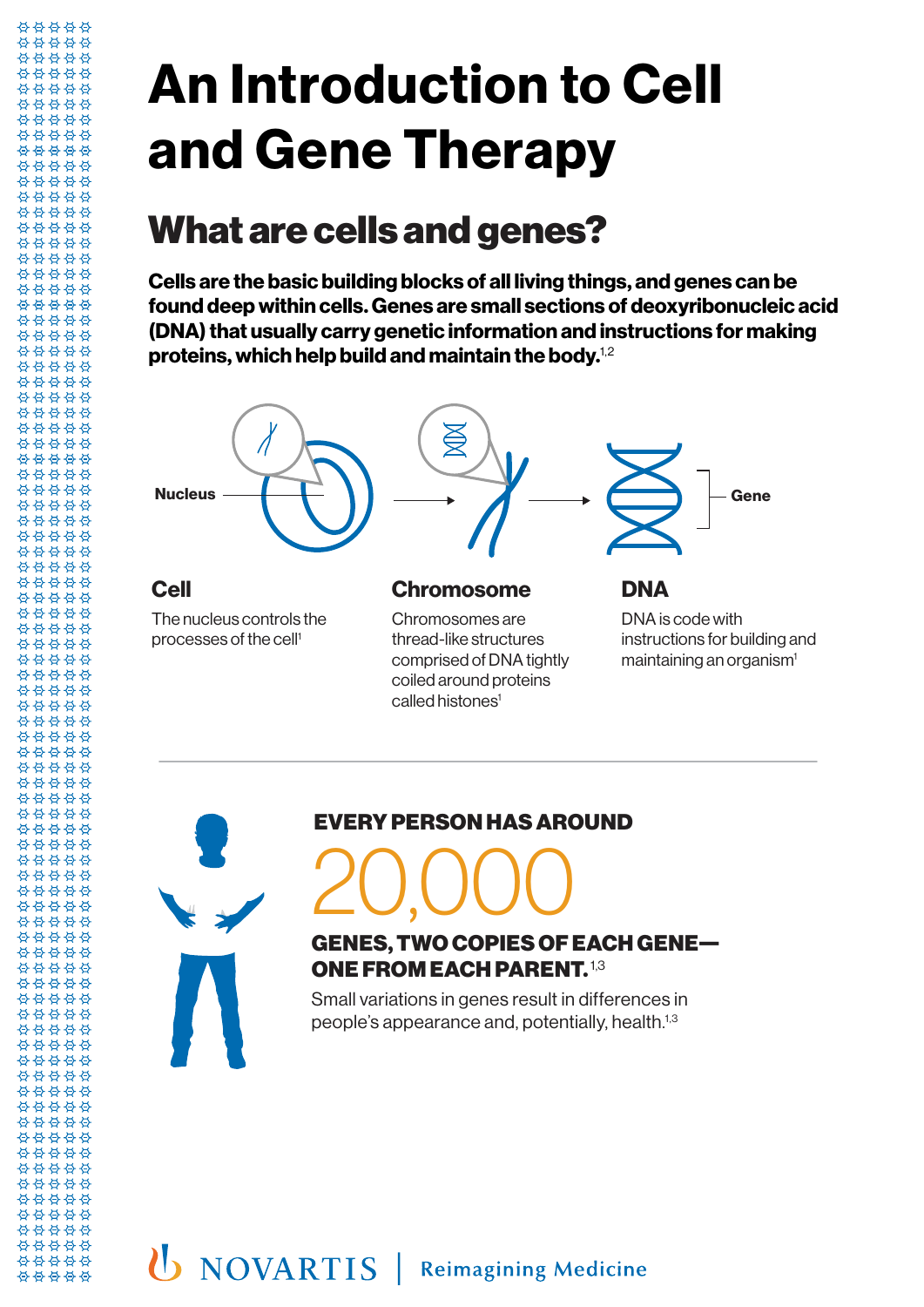# What are genetic diseases?

**Genetic diseases happen when a critical piece or whole section of DNA is substituted, deleted, or duplicated. These changes are called genetic variants or mutations.**<sup>3</sup>

#### Genetic mutations can cause genetic diseases<sup>3</sup>:





88888 \*\*\*\*\* \*\*\*\*\* \*\*\*\*\* \*\*\*\*\* \*\*\*\*\* \*\*\*\*\* \*\*\*\*\* 88888 00000 \*\*\*\*\* \*\*\*\*\* \*\*\*\*\* 00000 \*\*\*\*\* \*\*\*\*\* 88888 00000 \*\*\*\*\* \*\*\*\*\* \*\*\*\*\* \*\*\*\*\* \*\*\*\*\* \*\*\*\*\* \*\*\*\*\* \*\*\*\*\* 88888

\*\*\*\*\*

88888 \*\*\*\*\* \*\*\*\*\* \*\*\*\*\* **AAAAA** \*\*\*\*\* \*\*\*\*\* \*\*\*\*\* \*\*\*\*\* \*\*\*\*\* \*\*\*\*\* \*\*\*\*\* 88888 00000 \*\*\*\*\* \*\*\*\*\* \*\*\*\*\* \*\*\*\*\* \*\*\*\*\* \*\*\*\*\* \*\*\*\*\* \*\*\*\*\* 88888 \*\*\*\*\* 88888 \*\*\*\*\* 88888 \*\*\*\*\* 00000 \*\*\*\*\* \*\*\*\*\* \*\*\*\*\* \*\*\*\*\* 00000 \*\*\*\*\* 88888 \*\*\*\*\* 00000 \*\*\*\*\* **BBBBB** \*\*\*\*\* \*\*\*\*\* \*\*\*\*\* \*\*\*\*\* 88888 \*\*\*\*\* 88888 \*\*\*\*\* \*\*\*\*\* \*\*\*\*\* \*\*\*\*\* \*\*\*\*\*

\*\*\*\*\* 88888

Some serious genetic diseases caused by genetic mutations can be passed to future generations.<sup>3</sup>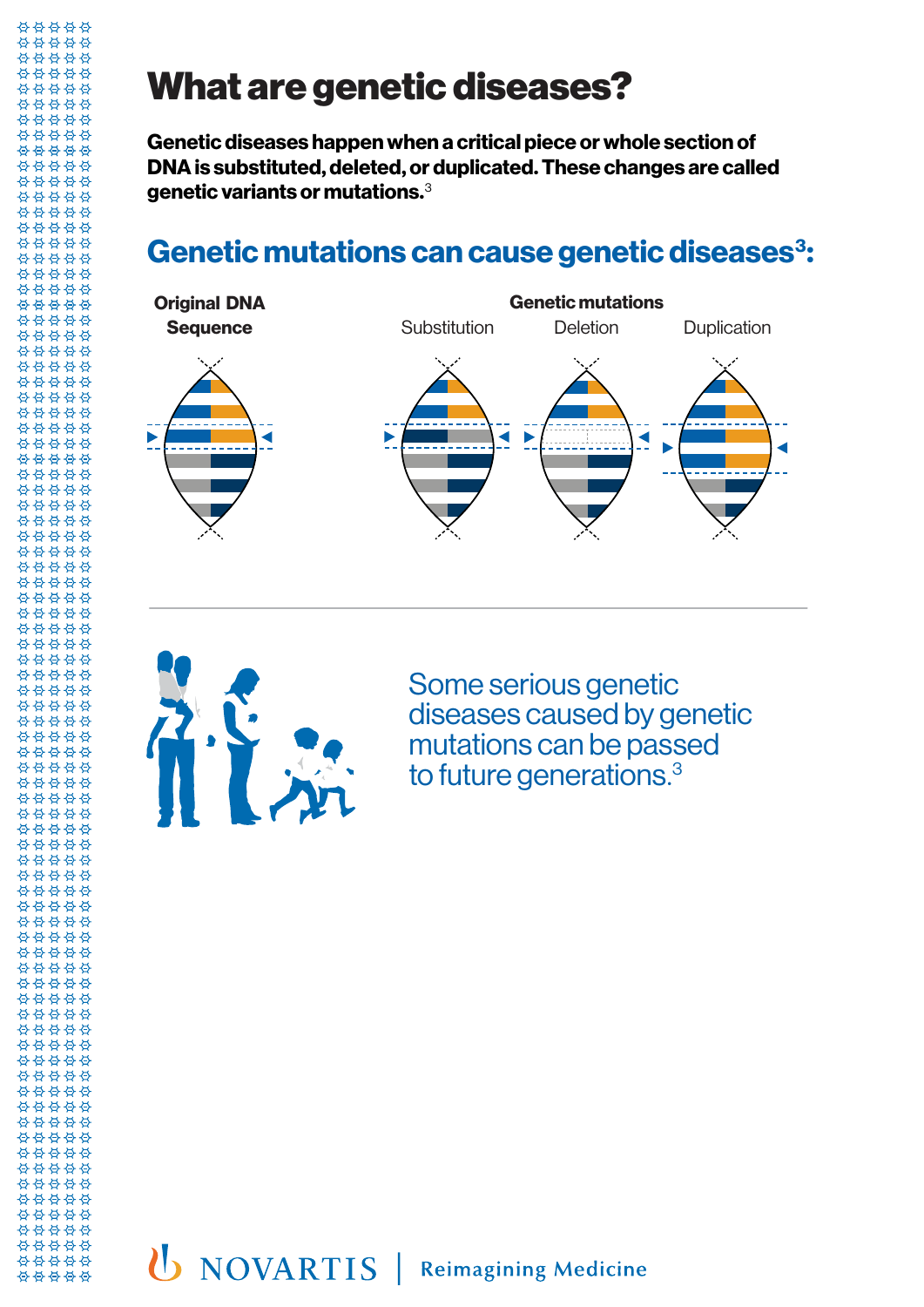### How do cell and gene therapies help treat genetic diseases?

**Cell therapy and gene therapy are overlapping fields of biomedical research and treatment. Both therapies aim to treat or prevent diseases, and both approaches have the potential to alleviate the underlying cause of genetic diseases and acquired diseases. But, cell and gene therapies work differently.**4,6

#### **The difference between cell therapy and gene therapy:**



Cell therapy aims to treat diseases by restoring or altering certain sets of cells.4 With cell therapy, cells are cultivated or modified outside the body before being injected into the patient. The cells may originate from the patient (autologous cells) or a donor (allogeneic cells).6



Gene therapy aims to treat diseases by replacing, inactivating, or introducing genes into cells—either inside the body (*in vivo*) or outside of the body (*ex vivo*).4,5

Some therapies are considered both cell and gene therapies. These therapies work by altering genes in specific types of cells and inserting them into the body.6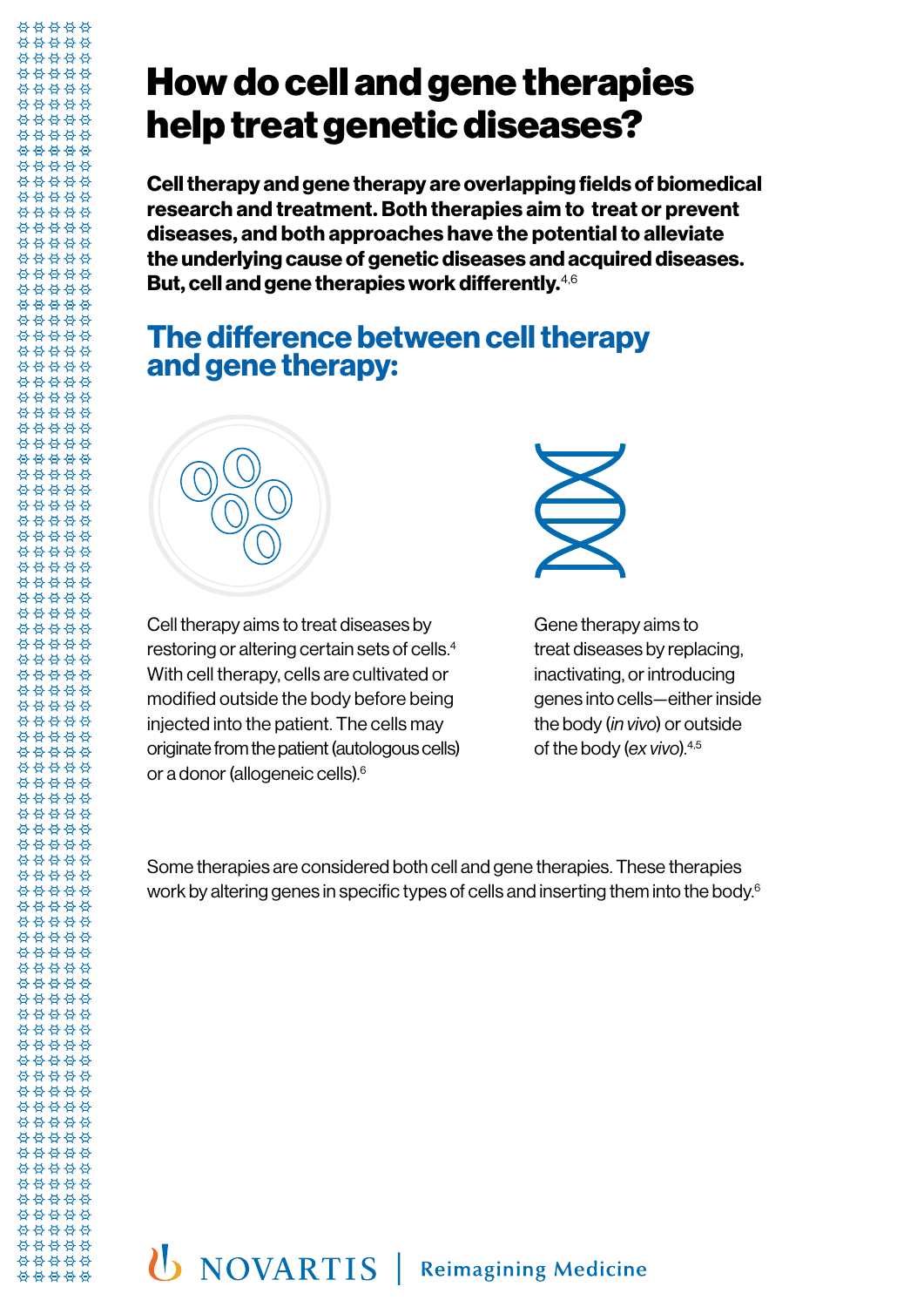# How do we use cell and gene therapies?

**Scientists have been researching gene therapy for over 50 years. Today, they transfer new genes into cells using transporters known as vectors, which are often made from modified viruses that do not cause disease.**4,7

#### **Packaging the new genes<sup>5,6</sup>:**

88888 \*\*\*\*\* 88888 \*\*\*\*\* 88888 88888 \*\*\*\*\* \*\*\*\*\* 88888 00000 \*\*\*\*\* \*\*\*\*\* 88888 00000 \*\*\*\*\* 88888 88888 88888 \*\*\*\*\* \*\*\*\*\* \*\*\*\*\* 00000 \*\*\*\*\* \*\*\*\*\* \*\*\*\*\* \*\*\*\*\* 88888 \*\*\*\*\* 88888 88888 88888 \*\*\*\*\* 88888 \*\*\*\*\* \*\*\*\*\* \*\*\*\*\* \*\*\*\*\* \*\*\*\*\* \*\*\*\*\* 88888 88888 00000 88888 88888 \*\*\*\*\* \*\*\*\*\* \*\*\*\*\* \*\*\*\*\* 88888 \*\*\*\*\* 88888 \*\*\*\*\* 88888 \*\*\*\*\* 88888 \*\*\*\*\* 88888 \*\*\*\*\* \*\*\*\*\* \*\*\*\*\* 88888 00000

\*\*\*\*\* 88888 \*\*\*\*\* 00000 \*\*\*\*\* \*\*\*\*\* \*\*\*\*\* 00000 \*\*\*\*\* \*\*\*\*\* 88888 \*\*\*\*\* 88888 \*\*\*\*\* \*\*\*\*\* \*\*\*\*\* \*\*\*\*\* \*\*\*\*\*

\*\*\*\*\* 88888



#### **Once packaged, there are two ways to deliver the new gene—***ex vivo* **or** *in vivo*